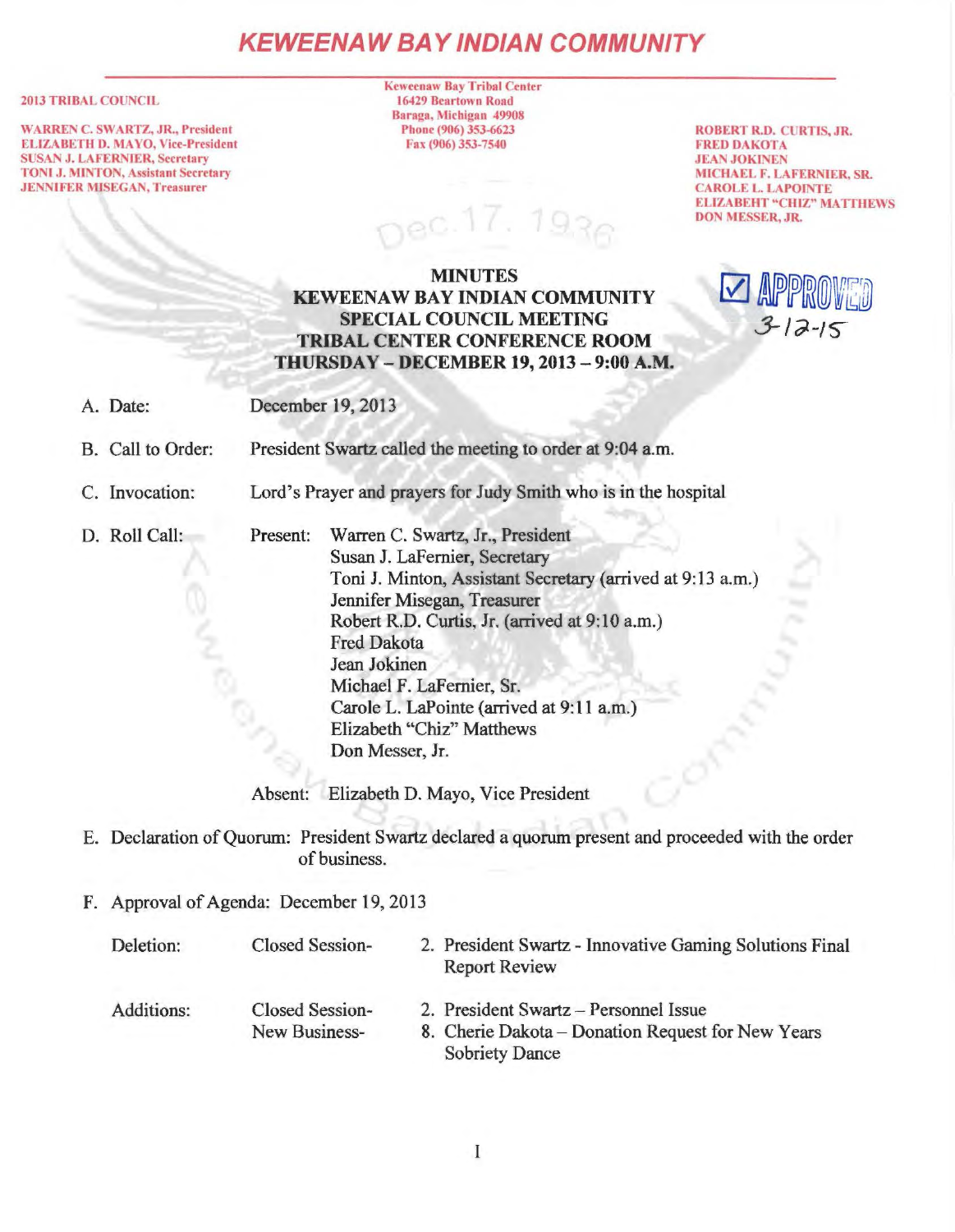MOTION MADE BY JENNIFER MISEGAN TO APPROVE THE AGENDA WITH THE CHANGES. SUPPORTED BY MICHAEL F. LAFERNIER, SR. SEVEN IN FAVOR (Susan J. LaFernier, Jennifer Misegan, Fred Dakota, Jean Jokinen, Michael F. LaFernier, Sr., Elizabeth "Chiz" Matthews, Don Messer, Jr.), OPPOSED - 0, ABSTAINING - 0, FOUR ABSENT (Elizabeth D. Mayo, Toni J. Minton, Robert R.D. Curtis, Jr., Carole L. LaPointe), MOTION CARRIED.

G. For Your Information:

- 1. l.H.S. Contract Support Costs (CSC) Amended Case Management Order Update
- 2. Hospitality House of the Upper Peninsula (Beacon House) Fall/Winter 2013 Newsletter-KBIC's donation of \$5,000.00

Robert R.D. Curtis, Jr. arrived at 9:10 a.m.

Carole LaPointe arrived at 9:11 a.m.

#### Toni Minton arrived at 9:13 a.m.

- H. New Business:
	- 1. President Swartz/Paul W. Stark Baraga Telephone Company Business Renewal License

MOTION MADE BY FRED DAKOTA TO APPROVE THE BARAGA TELEPHONE COMPANY BUSINESS LICENSE RENEWAL WITH PAUL STARK. SUPPORTED BY MICHAEL F. LAFERNIER, SR. TEN IN FAVOR (Susan J. LaFernier, Toni J. Minton, Jennifer Misegan, Robert R.D. Curtis, Jr., Fred Dakota, Jean Jokinen, Michael F. LaFernier, Sr., Carole L. LaPointe, Elizabeth "Chiz" Matthews, Don Messer, Jr.), OPPOSED - 0, ABSTAINING - O, ONE ABSENT (Elizabeth D. Mayo), MOTION CARRIED.

- 2. Eddy Edwards, OHA Executive Director (not present)
	- a) Alcoholic Beverage License Renewal for Ojibwa BP Gas Station
	- b) Purchase and Sell Taxed Tobacco Products License Renewal for Ojibwa BP Gas **Station**
	- c) License Renewal for Ojibwa BP Gas Station, Ojibwa Laundromat & Car Wash, and Deli

MOTION MADE BY DON MESSER, JR. TO APPROVE ALL RENEWAL LICENSES FOR THE OJIBWA HOUSING AUTHORITY'S BP GAS STATION, TOBACCO SALES, LAUNDROMAT & CAR WASH, AND DELI. SUPPORTED BY FRED DAKOTA. TEN IN FAVOR (Susan J. LaFernier, Toni J. Minton, Jennifer Misegan, Robert R.D. Curtis, Jr., Fred Dakota, Jean Jokinen, Michael F. LaFernier, Sr., Carole L. LaPointe, Elizabeth "Chiz" Matthews, Don Messer, Jr.), OPPOSED - 0, ABSTAINING - 0, ONE ABSENT (Elizabeth D. Mayo), MOTION CARRIED.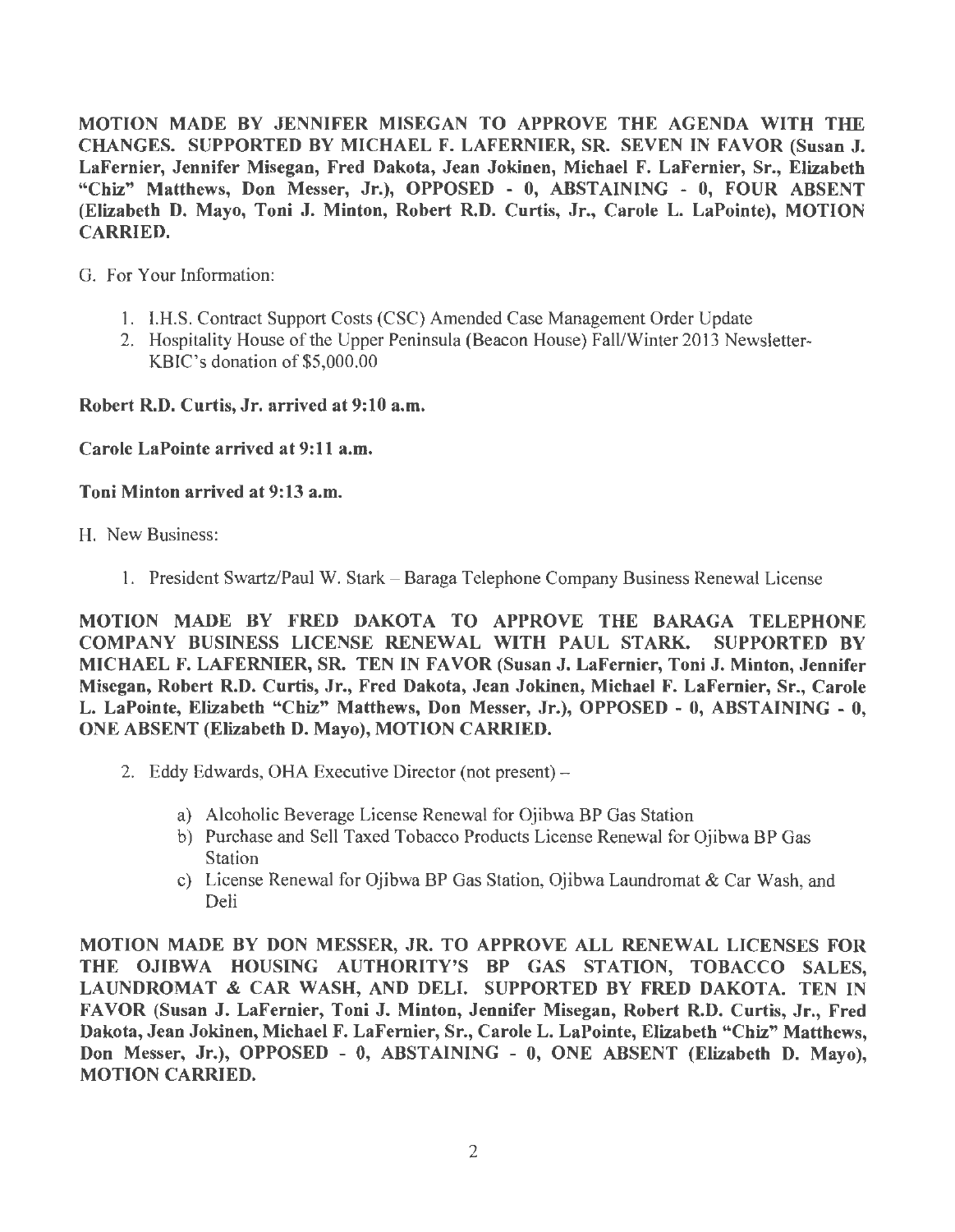- 3. Jeff Lamson (not present)
	- a) Business License Renewal for Cue Master
	- b) Liquor License Renewal for Cue Master

MOTION MADE BY FRED DAKOTA TO APPROVE THE CUE MASTER BUSINESS AND LIQUOR LICENSE RENEWALS WITH JEFF LAMSON. SUPPORTED BY MICHAEL F. LAFERNIER, SR. TEN IN FAVOR (Susan J. LaFernier, Toni J. Minton, Jennifer Misegan, Robert R.D. Curtis, Jr., Fred Dakota, Jean Jokinen, Michael F. LaFernier, Sr., Carole L. LaPointe, Elizabeth "Chiz" Matthews, Don Messer, Jr.), OPPOSED - O, ABSTAINING - 0, ONE ABSENT (Elizabeth D. Mayo), MOTION CARRIED.

4. Marty Curtis, House Manager (not present) - 2011 E150 Passenger Van Trade-In

MOTION MADE BY JENNIFER MISEGAN TO TABLE THE REQUEST FOR A 2011 PASSENGER VAN TRADE-IN UNTIL MARTY CURTIS IS AVAILABLE. SUPPORTED BY CAROLE L. LAPOINTE. TEN IN FAVOR (Susan J. LaFernier, Toni J. Minton, Jennifer Misegan, Robert R.D. Curtis, Jr., Fred Dakota, Jean Jokinen, Michael F. LaFernier, Sr., Carole L. LaPointe, Elizabeth "Chiz" Matthews, Don Messer, Jr.), OPPOSED - 0, ABSTAINING - 0, ONE ABSENT (Elizabeth D. Mayo), MOTION CARRIED.

5. Carole LaPointe, Health Director - Dale Schmeisser, R.D., Professional Services Agreements for 2014 WIC Program Dietician

MOTION MADE BY JEAN JOKINEN TO TABLE THE PROFESSIONAL SERVICES AGREEMENT WITH DALE SCHMEISSER WIC DIETICIAN UNTIL CORRECTIONS ARE MADE RELATED TO THE FEE SCHEDULE COMPENSATION SET FORTH. SUPPORTED BY ROBERT R.D. CURTIS, JR. TEN IN FAVOR (Susan J. LaFernier, Toni J. Minton, Jennifer Misegan, Robert R.D. Curtis, Jr., Fred Dakota, Jean Jokinen, Michael F. LaFernier, Sr., Carole L. LaPointe, Elizabeth "Chiz" Matthews, Don Messer, Jr.), OPPOSED - 0, ABSTAINING - 0, ONE ABSENT (Elizabeth D. Mayo), MOTION CARRIED.

6. President Swartz- Enrollment Board Selection - (fulfilling Loretta Hugo's term) Two (2) applicants

MOTION MADE BY JEAN JOKINEN TO APPOINT LOIS BEDELL TO THE ENROLLMENT BOARD VACANCY. SUPPORTED BY ROBERT R.D. CURTIS, JR. THREE IN FAVOR (Jean Jokinen, Robert R.D. Curtis, Jr., Carole L. LaPointe), SEVEN OPPOSED (Susan J. LaFernier, Toni J. Minton, Jennifer Misegan, Fred Dakota, Michael F. LaFernier, Sr., Elizabeth "Chiz" Matthews, Don Messer, Jr.), ABSTAINING - O, ONE ABSENT (Elizabeth D. Mayo), MOTION DEFEATED.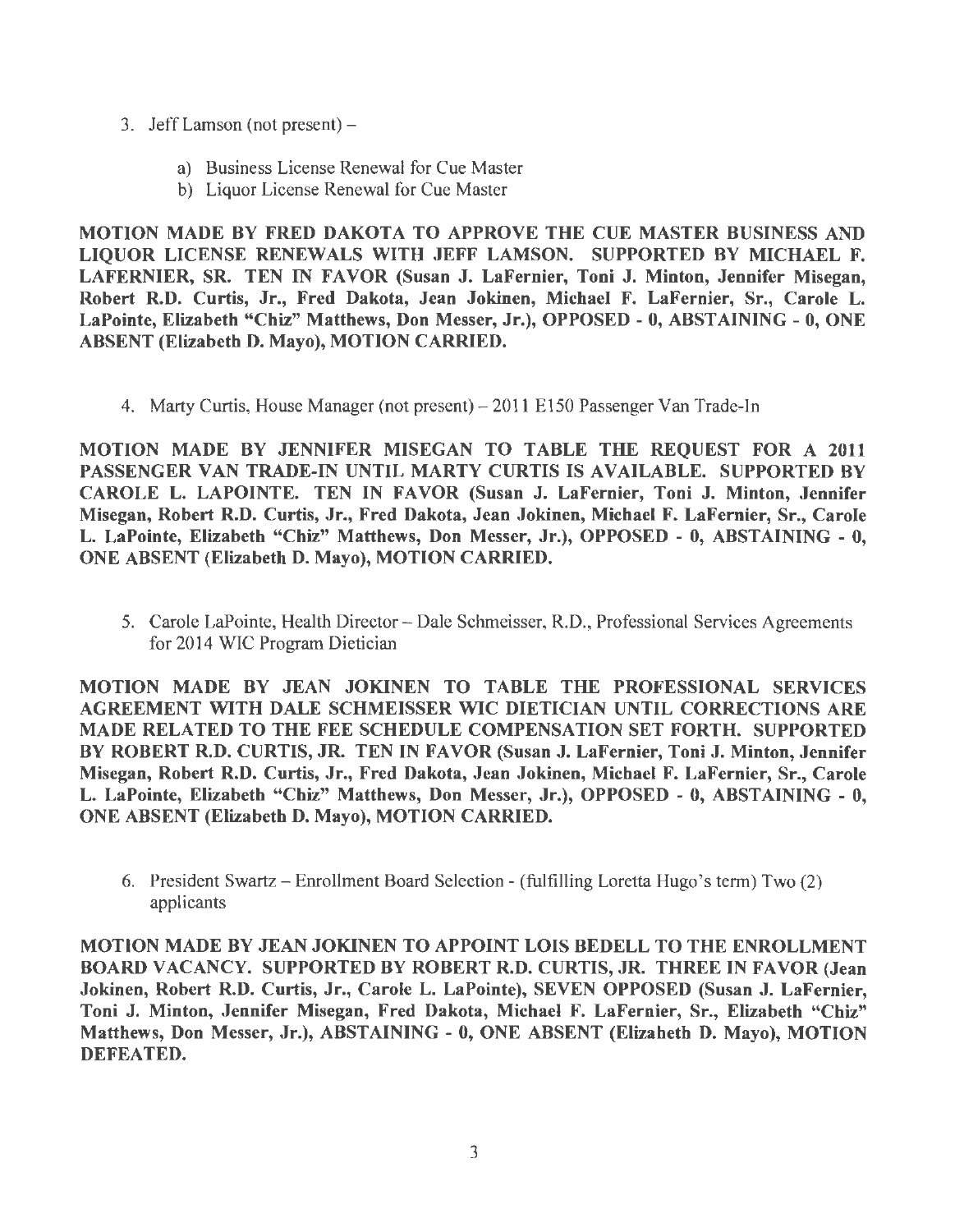MOTION MADE BY TONI J. MINTON TO APPOINT AMY ST. ARNOLD TO THE ENROLLMENT BOARD VACANCY. SUPPORTED BY FRED DAKOTA. EIGHT IN FAVOR (Susan J. LaFernier, Toni J. Minton, Jennifer Misegan, Fred Dakota, Michael F. LaFernier, Sr., Carole L. LaPointe, Elizabeth "Chiz" Matthews, Don Messer, Jr.), ONE OPPOSED (Jean Jokinen), ONE ABSTAINING (Robert R.D. Curtis, Jr.), ONE ABSENT (Elizabeth D. Mayo), MOTION CARRIED.

- 7. Larry Denomie III, CEO Weekly Update (not present)-Deleted
- 8. Cherie Dakota Donation Request for New Years Sobriety Dance

MOTION MADE BY DON MESSER, JR. TO APPROVE A DONATION OF \$1,000.00 TO CHERIE DAKOTA FOR THE PURPOSE OF HOLDING A NEW YEARS SOBRIETY DANCE. SUPPORTED BY TONI J. MINTON. TEN IN FAVOR (Susan J. LaFernier, Toni J. Minton, Jennifer Misegan, Robert R.D. Curtis, Jr., Fred Dakota, Jean Jokinen, Michael F. LaFernier, Sr., Carole L. LaPointe, Elizabeth "Chiz" Matthews, Don Messer, Jr.), OPPOSED - 0, ABSTAINING -0, ONE ABSENT (Elizabeth D. Mayo), MOTION CARRIED.

- I. Closed Session:
	- 1. Government Employee Grievance Hearing Case #008-13
	- 2. President Swartz Personnel Issue

MOTION MADE BY JEAN JOKINEN TO TABLE THE GOVERNMENT EMPLOYEE GRIEVANCE HEARING CASE #008-13. SUPPORTED BY ROBERT R.D. CURTIS, JR. TEN IN FAVOR (Susan J. LaFernier, Toni J. Minton, Jennifer Misegan, Robert R.D. Curtis, Jr., Fred Dakota, Jean Jokinen, Michael F. LaFernier, Sr., Carole L. LaPointe, Elizabeth "Chiz" Matthews, Don Messer, Jr.), OPPOSED - 0, ABSTAINING - 0, ONE ABSENT (Elizabeth D. Mayo), MOTION CARRIED.

MOTION MADE BY JENNIFER MISEGAN TO GO INTO CLOSED SESSION AT 9:34 A.M. SUPPORTED BY MICHAEL F. LAFERNIER, SR. NINE IN FAVOR (Susan J. LaFernier, Toni J. Minton, Jennifer Misegan, Robert R.D. Curtis, Jr., Fred Dakota, Michael F. LaFernier, Sr., Carole L. LaPointe, Elizabeth "Chiz" Matthews, Don Messer, Jr.), ONE OPPOSED (Jean Jokinen), ABSTAINING-0, ONE ABSENT (Elizabeth D. Mayo), MOTION CARRIED.

MOTION MADE BY JEAN JOKINEN TO GO INTO OPEN SESSION AT 9:43 A.M. SUPPORTED BY MICHAEL F. LAFERNIER, SR. TEN IN FAVOR (Susan J. LaFernier, Toni J. Minton, Jennifer Misegan, Robert R.D. Curtis, Jr., Fred Dakota, Jean Jokinen, Michael F. LaFernier, Sr., Carole L. LaPointe, Elizabeth "Chiz" Matthews, Don Messer, Jr.), OPPOSED - 0, ABSTAINING - 0, ONE ABSENT (Elizabeth D. Mayo), MOTION CARRIED.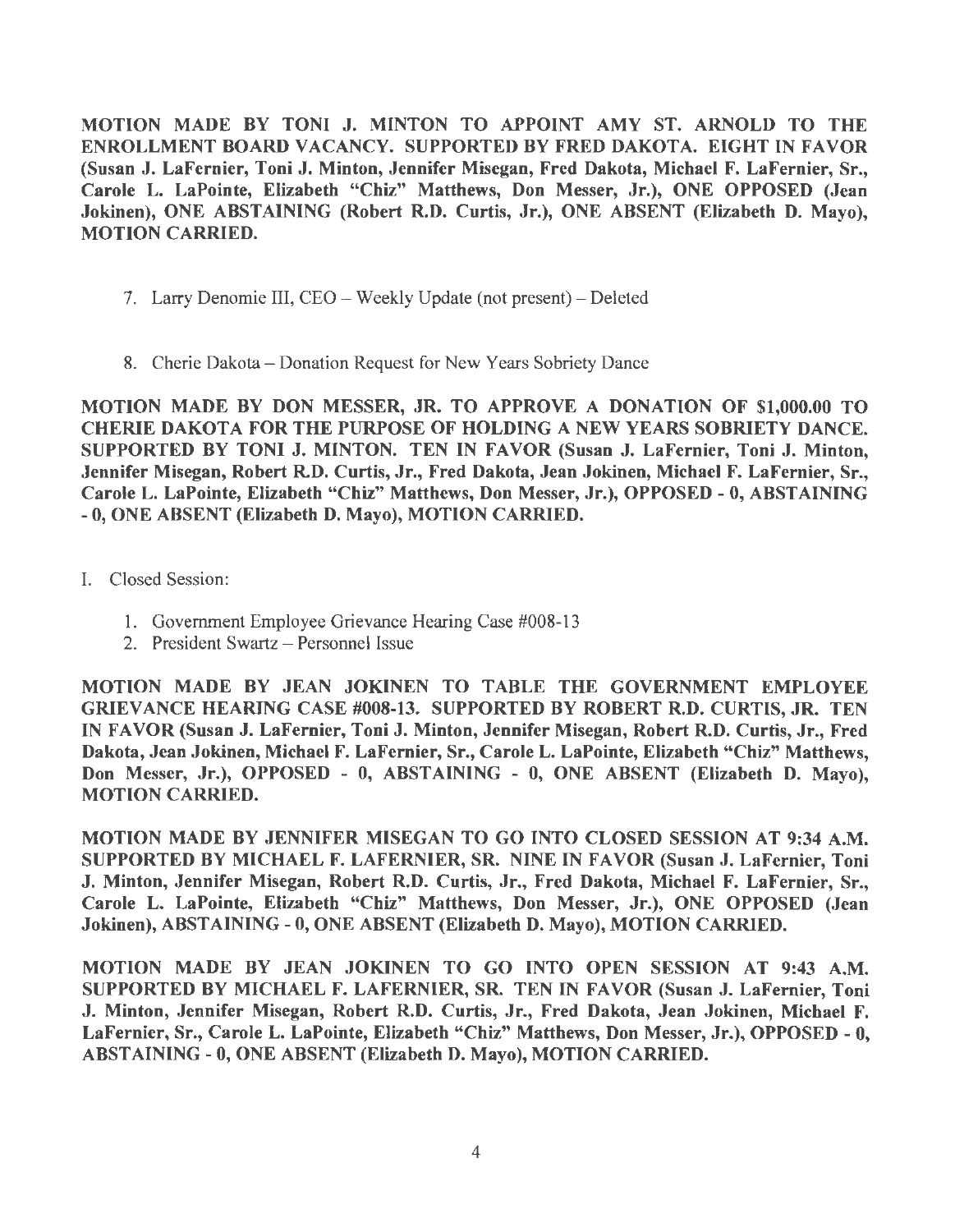President Annual and Sick Leave Payable at end of Term in Office -

MOTION MADE BY FRED DAKOTA TO APPROVE PAYING THE PRESIDENT POSITION THE ACCRUED ANNUAL AND SICK LEAVE BY THE END OF EACH YEAR AND THAT IT BE DONE ANNUALLY FOR EACH PRESIDENT AND ADD TO THE POLICY. SUPPORTED BY MICHAEL F. LAFERNIER, SR. NINE IN FAVOR (Susan J. LaFernier, Toni J. Minton, Jennifer Misegan, Robert R.D. Curtis, Jr., Fred Dakota, Michael F. LaFernier, Sr., Carole L. LaPointe, Elizabeth "Chiz" Matthews, Don Messer, Jr.), ONE OPPOSED (Jean Jokinen), ABSTAINING-0, ONE ABSENT (Elizabeth D. Mayo), MOTION CARRIED.

Jean Jokinen stated her opposition: She believes it is against policy. She would have been in favor of a severance package.

J. Adjournment:

MOTION MADE BY JENNIFER MISEGAN TO ADJOURN AT 9:50 A.M. SUPPORTED BY MICHAEL F. LAFERNIER, SR. TEN IN FAVOR (Susan J. LaFernier, Toni J. Minton, Jennifer Misegan, Robert R.D. Curtis, Jr., Fred Dakota, Jean Jokinen, Michael F. LaFernier, Sr., Carole L. LaPointe, Elizabeth "Chiz" Matthews, Don Messer, Jr.), OPPOSED - O, ABSTAINING - 0, ONE ABSENT (Elizabeth D. Mayo), MOTION CARRIED.

Respectfully submitted,

Kim Klupstein ~<br>1/4 Kim Klopstein (for Peggy Loonsfoot)

Administrative Specialist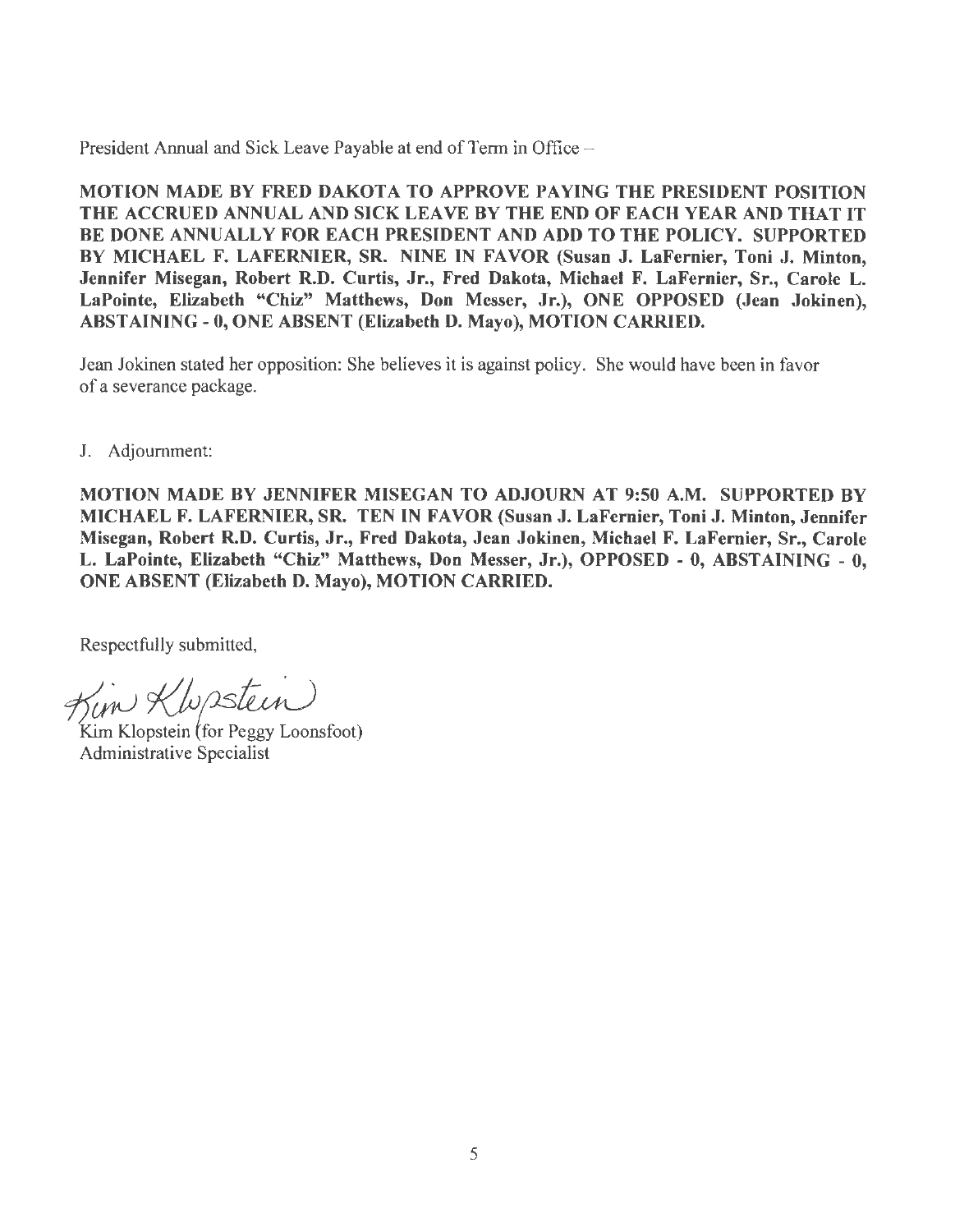## **AGENDA KEWEENAW BAY INDIAN COMMUNITY SPECIAL COUNCIL MEETING TRIBAL CENTER CONFERENCE ROOM THURSDAY - DECEMBER 19, 2013 - 9:00** A.M.

- A. Date: December 19, 2013
- B. Call to Order:
- C. Invocation: Lord's Prayer
- D. Roll Call:

Warren C. Swartz, Jr., President

\_Elizabeth D. Mayo, Vice President

\_Susan J. LaFernier, Secretary

\_ Toni J. Minton, Assistant Secretary

\_ Jennifer Misegan, Treasurer

- \_ Robert R.D. Curtis, Jr.
- Fred Dakota
- Jean Jokinen

\_ Michael F. LaFernier, Sr.

- Carole L. LaPointe
- Elizabeth "Chiz" Matthews

Don Messer, Jr.

- E. Declaration of Quorwn:
- F. Approval of Agenda: December 19, 2013
- G. For Your Information:
	- 1. I.H.S. CSC Case Management Order Update
	- 2. Hospitality House of the Upper Peninsula Fall/Winter 2013 Newsletter
- H. New Business:
	- 1. President Swartz/Paul Stark Baraga Telephone Company Business Renewal License
	- 2. Eddy Edwards, OHA Executive Director
		- a) Alcoholic Beverage License Renewal for Ojibwa BP Gas Station
		- b) Tobacco Sales License Renewal for Ojibwa BP Gas Station
		- c) License Renewal for Ojibwa BP Gas Station, Ojibwa Laundromat & Car Wash, and Deli
	- 3. JeffLamson
		- a) Business License Renewal for Cue Master
		- b) Liquor License Renewal for Cue Master
	- 4. Marty Curtis, House Manager 2011 E150 Passenger Van Trade-In